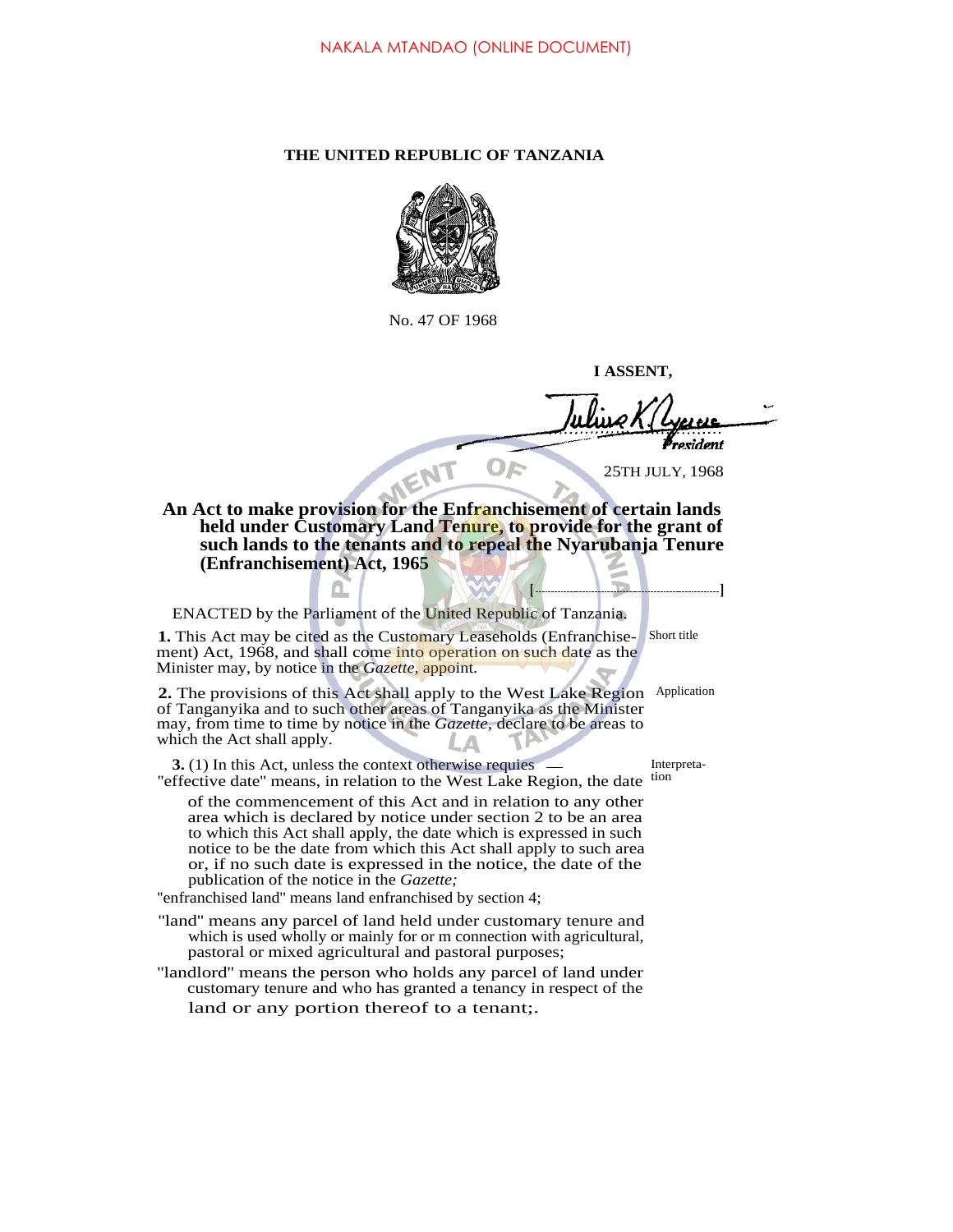- ''Minister'' means the Minister for the time being responsible for land;
- ''tenant'' means any person who holds any parcel of land under a customary lease, sublease, an agreement for a lease or sublease or an agreement for a tenancy, whether such agreement be oral or in writing; and also means a person who occupies land under a licence or any arrangement whatsoever whereunder he pays in cash or kind for his occupation of the land to the landlord; and ''tenancy'' shall be construed accordingly;
- ''Tribunal'' means a Customary Land Tribunal established under the provisions of section 8;
- "unexhausted improvement'' means any thing or quality permanently attached to the land directly resulting from the expenditure of capital or labour by or on behalf of a landlord and increasing the productive capacity, utility or amenity thereof, but does not include the results of ordinary cultivation save where the tenant has held or occupied the land for a period of less than three years immediately preceding the enfranchisement of that land.

*(2)* For the purposes of this Act a parcel of land shall be deemed to be held or occupied by a tenant if the tenant is in or entitled to possession or occupation thereof otherwise than

(a) as a servant of the landlord or any other person entitled to possession of the land:

Provided that nothing in this paragraph shall apply to any such servant who makes any payment in cash or kind for the possession of the land by him to any person (whether his employer or otherwise) entitled to possession thereof;

(b) as a trespasser:

Provided that nothing in this paragraph shall apply to a person who entered upon the land under a licence.

Enfranchisement of leasehoIds

**4.**-(1) On the effective date every parcel of land held by a tenant shall be enfranchised and cease to be so held.

(2) On and after the effective date no person who holds any parcel of land on customary tenure shall grant any tenancy of. such land or any portion thereof, and every such grant including any agreement for such a grant, whether made before or after the effective date, shall be void.

Vesting of enfranchised leasehold

**5.**-(1) Subject to this section, enfranchised land shall vest in the person who, immediately before the effective date, held the land as tenant who shall hold the same on the terms and subject to the incidents prescribed by regulations made under section 16 for the area in which the land is situate.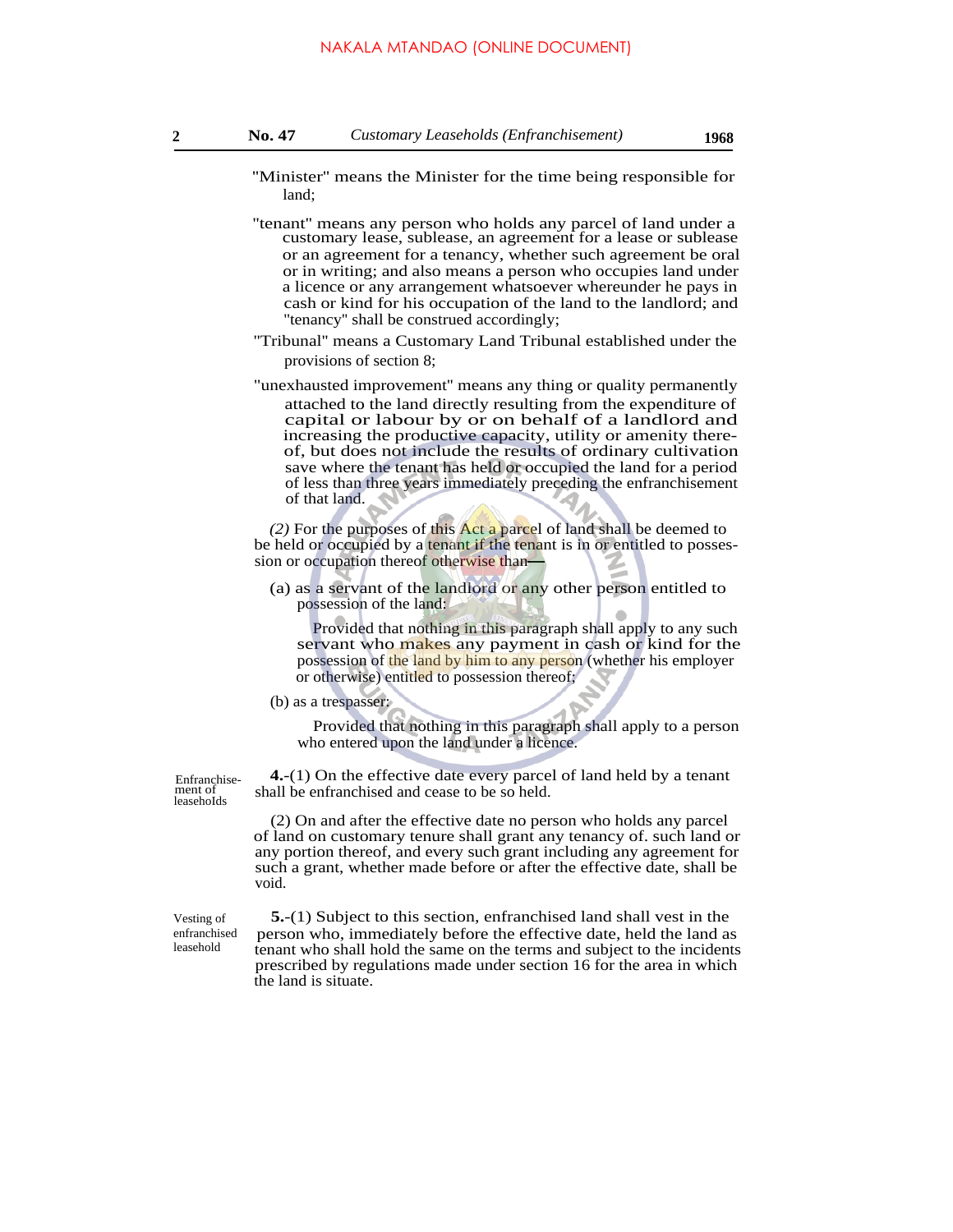(2) Where, in accordance with subsection (1), any enfranchised land vests in any person who, immediately before the effective date, held the land-

- (a) on trust for any other person or purpose, the enfranchised land shall vest in such first-mentioned person on the like trust;
- (b) subject to any incumbrance, interest, right, term or condition (other than an incumbrance, interest, right, term or condition which operates in favour of the landlord) the enfranchised land shall vest in such first-mentioned person subject to the like incumbrance, interest, right, term or condition in so far as the same is capable of having effect in accordance with such regulations aforesaid.

**6.** On the effective date all rights m any enfranchised land of any person as a landlord shall be extinguished and, save as is provided by section 7, no compensation shall be paid to any such person for the of landlords loss of any enfranchised land or for the loss of any incidents owed under or in accordance with the tenancy by the tenant or any other person.

**7.**-(l) Where any land is enfranchised, the person who, immediately before enfranchisement, held the land as the landlord, shall be entitled to receive compensation from the person in whom the enfranchised land is vested under section 5 in respect of the unexhausted improvement of the land effected by the landlord or by some other person on his behalf.

(2) The amount of compensation and the manner in which the same shall be paid shall be determined by the Tribunal having jurisdiction over the area in which the land is situate.

**8.** The Minister may, by notice in the *Gazette,* establish for the purposes of this Act a Customary Land Tribunal for any area of Tanganyika and each such Tribunal shall exercise and perform within the said area the powers and duties conferred or imposed on such Tribunal by the provisions of this Act.

**9.**-(l) Subject to section II the provisions of the Schedule to this Act shall have effect with respect to the constitution and proceedings of a Tribunal.

(2) The Minister may, after consultation with the Minister for the time being responsible for legal affairs and by order in the Gazette, sion or amend the provisions of the Schedule to this Act.

**10.** A Tribunal shall, in relation to the area for which it is established, have power to do all things which it is required or empowered to do by this Act or by regulations made thereunder, and without prejudice to the generality of the foregoing shall have power-

- (a) to assess compensation payable to a landlord under section 7;
- (b) to determine whether or not any land is land to which this Act applies;
- (c) to determine whether or not any land has become enfranchised by virtue of the provisions of this Act;

Extinction of rights

> Compensation for un. exhausted improvement

Establish ment of Tribunals

Constitution and proceedings of Tribunal

Functions of Tribunal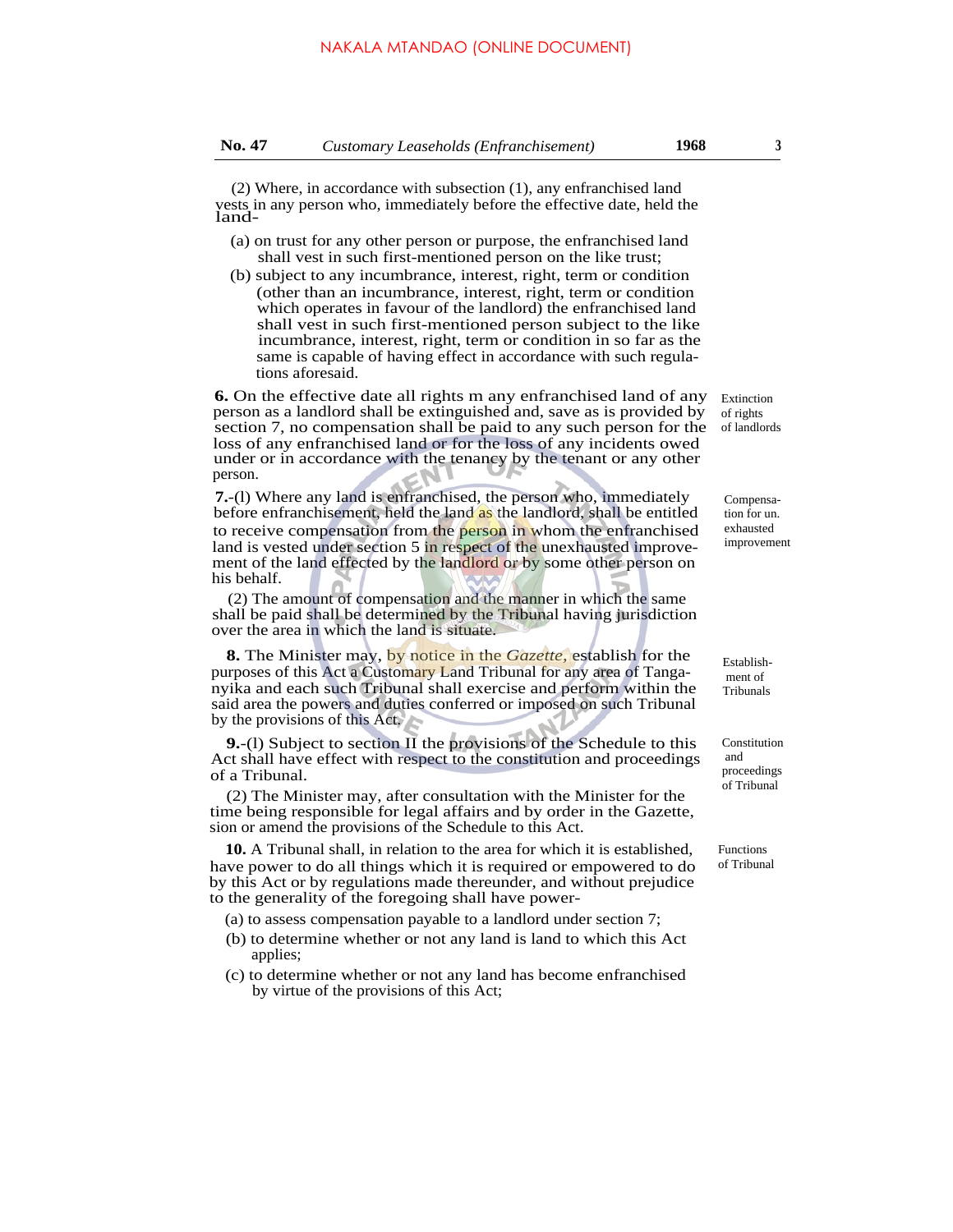- (d) to determine whether or not any person is a tenant entitled to any land enfranchised in accordance with the provisions of this Act;
- (e) to determine any dispute relating to any enfranchised land, whether such dispute is between the person claiming to be the landlord and the person claiming to be the tenant or between either of them and any other person;
- (f) subject to section 6, to make such orders for costs or compensation as it may deem just;
- (g) where any enfranchised land was, immediately before enfranchisement, in possession of two or more tenants, to partition the land for the purpose of allocation to the tenants;
- (h) at all reasonable times to enter and inspect any land for the purposes of carrying out any of its powers, duties or functions under the provisions of this Act or regulations made thereunder, and to authorize in writing any person to exercise such power of entry and inspection on its behalf;
- (i) to make any order to give effect to any of the provisions of this Act;
- (j) to make such orders as may be necessary for the ends of justice in relation to any matter arising out of this Act.

11.-(1) A Tribunal shall have power to order persons to attend and give evidence, to administer oaths and to order the discovery and production of documents in like manner as in proceedings before the High Court.

(2) In its determination of any matter, a Tribunal may take into consideration any evidence which it considers relevant to the subject of the inquiry before it, notwithstanding that such evidence would not be admissible under the law relating to evidence.

(3) In so far as no or no sufficient provision is made in the Schedule to this Act, a Tribunal may regulate its own procedure.

*(4)* All notices or other documents issued under the hand of the chairman, vice-chairman or secretary of a Tribunal shall be deemed to be issued by the Tribunal.

(5) The proceedings of a Tribunal shall ordinarily be open to the public, but the Tribunal may in its discretion direct that the public be excluded from any meeting or part thereof.

(6) Minutes shall be kept of all proceedings of a Tribunal including a summary of any oral evidence given.

(7) The proceedings of a Tribunal shall be deemed to be judicial proceedings.

Enforcement of decisions of Tribunal

Powers of Tribunal

> **12.**-(1) A duly authenticated copy of any decision or order of a Tribunal may be filed by any party to the proceedings or by the Tribunal in the primary court having jurisdiction over the area m which the land to which the decision or order relates is situate, and on such decision or order being filed it may be enforced as an order of the primary court.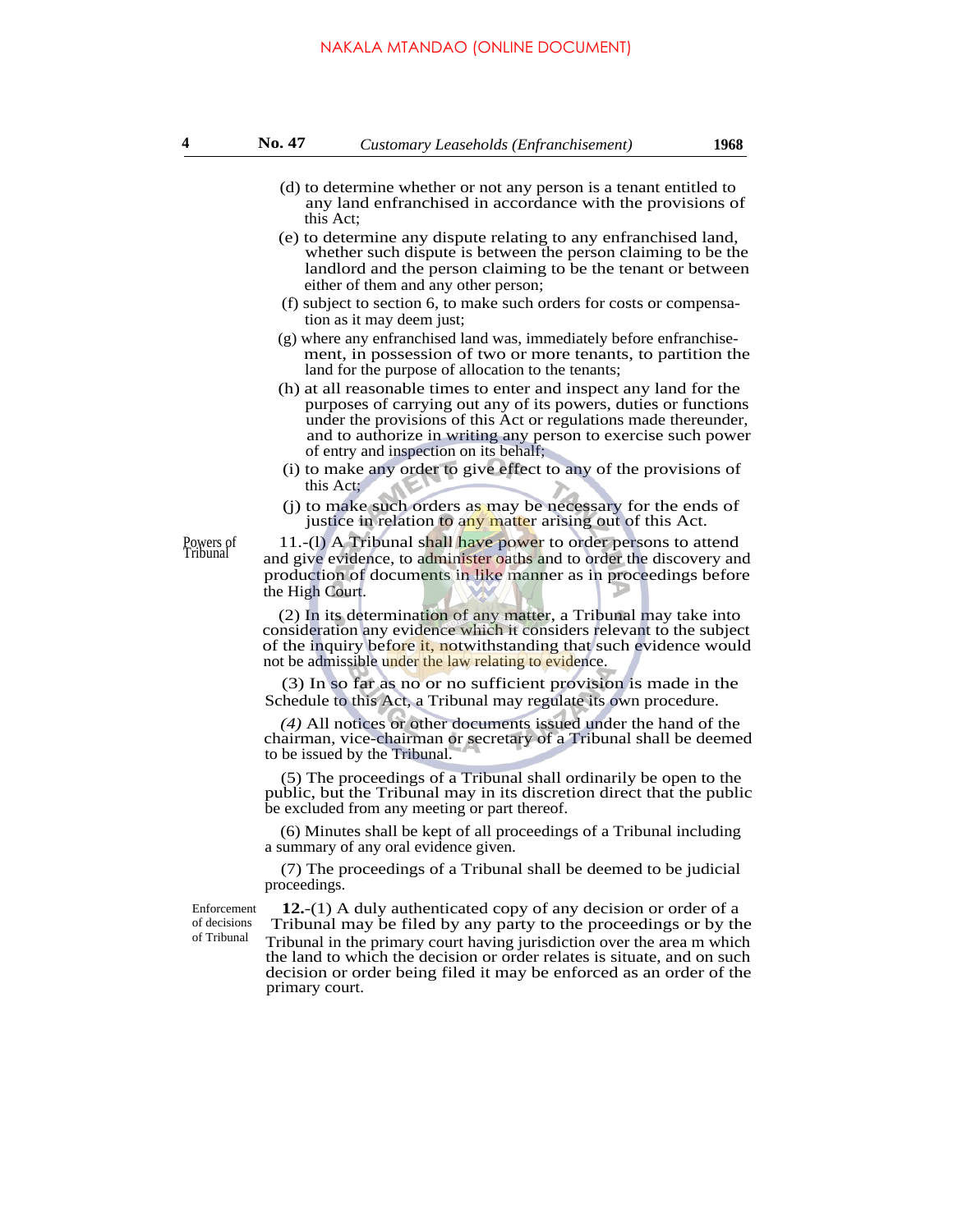(2) Where a duly authenticated copy of any decision or order has been filed in a primary court in accordance with subsection (1), the Tribunal shall, on being required by the primary court to do so, transmit to the court the record of the proceedings before it and the same shall be filed by the court together with the certified copy of the decision or order.

**13.**-(l) Where any party to any proceedings before a Tribunal is aggrieved by an order or decision of the Tribunal in such proceedings he may appeal therefrom to the' district court within thirty which the land to which the proceedings before the Tribunal relate is situate.

(2) Every appeal to a district court under this section shall be by way of petition and shall be field in the district court within thirty days after the date of decision or order against which the appel is brought:

Provided that:

- (a) the district court may extend the time for filling an appeal either before or after such period has expired; and
- (b) if application is made to the district court within the said period of thirty days, or any extension thereof granted by the district court, the district court may permit an appellant to state the grounds for his appeals orally and shall record the same and hear the appeal accordingly.

(3) In the exercise, of its appellate jurisdiction under this section a district court shall have the same powers as it has in relation to appeals from a primary court and the provisions of section 17 of the Magistrates' Cap. 573 Courts Act, 1963 all apply, *mutatis mutandis,* to appeals under this section.

(4) An order Of a district court on appeal under this section may be appealed from in the same manner and to the same extent in all respects as if it were an order made by such court in its appellate jurisdiction under the Magistrates' Courts Act, 1963.

**14.** No matter or thing done by any chairman, vice-chairman, member, officer, servant or agent of a Tribunal shall, if done *bona fide* in the execution or purported execution of the provisions of this Act or of regulations made thereunder, subject any such person as aforesaid to any action, liability or demand whatsoever.

**15.** No effect shall be given by any court or Tribunal to any agreement or contract or any term or condition thereof which is at be at variance with any provision of this Act or of regulations made thereunder.

**16.** (1) The Minister may, in consultation with the Minister for the time being responsible for legal affairs make regulations prescribing the terms and incidents of tenure of enfranchised land.

(2) In addition to any other matter which may be included therein, regulations made under this section may contain provision, either expressly or by reference to any written law for

(a) the interests or rights which may exist in or be created out of suchland;

Protection of members of Tribunal

No agreement to variance with this Act Regulations

Appeals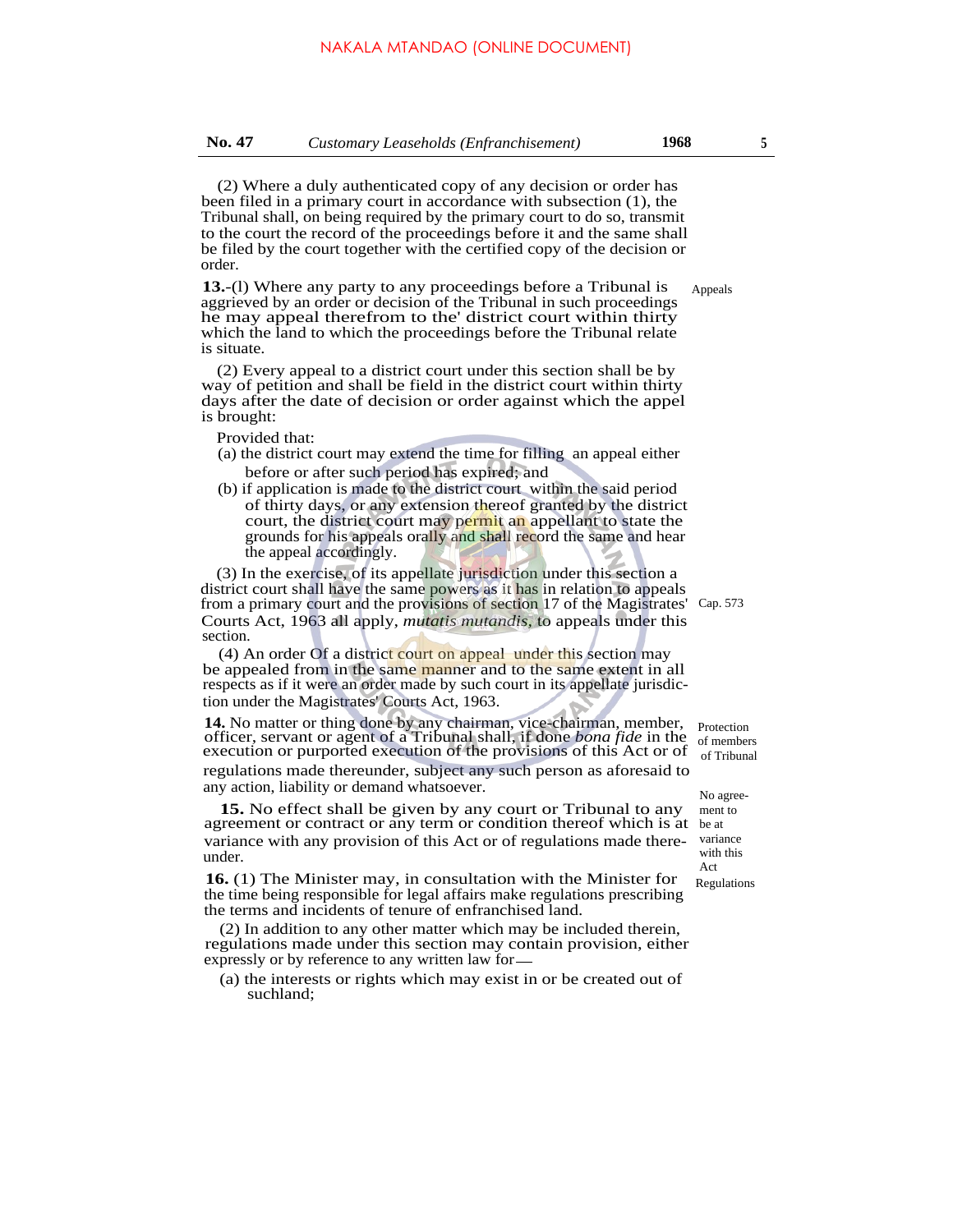(b) the devolution of any interests or rights therein on death;

(c) the disposal, *inter-vivos,* of the interests and rights therein.

(3) Regulations made under this section may be made in respect of all the areas to which this Act applies or any area or areas specified therein.

saving of<br>Act No. I

Cap. I

Repeal and **17.** (1) The Nyarubanja Tenure (Enfranchisement) Act, 1965  $\frac{\text{Sawing of}}{\text{ActNo. I}}$  (hereinafter referred to as "the 1965 Act") is hereby repealed.

- $(2)$  Notwithstanding the repeal of the 1965 Act
- (a) every parcel of land enfranchised by the 1965 Act, shall remain so enfranchised and shall be deemed to have been enfranchised by this Act;
- (b) any land vested in any person in accordance with section 5 of the 1965 Act, shall remain so vested and shall be deemed to have vested in accordance with this Act;
- (c) enfranchised land vested m a person appointed by a court of competent jurisdiction or in the local authority under section 9 of the 1965 Act, shall remain held on the like trust and shall thereafter devolve in accordance with the customary law pertaining to the area.

(3) For the avoidance of doubt it is hereby declared that the provisions of section 10 of the Interpretation and General Clauses Ordinance shall have effect in relation to the 1965 Act as if that Act were an Ordinance repealed and replaced by this Act.

THE SCHEDULE

## (Section 9) CUSTOMARY LAND TRIBUNALS

1. A Tribunal shall be composed of-

 $\bullet$ 

(a) a Chairman and a Vice-Chairman, appointed by the Minister;

(b) four other members appointed by the Minister.

2. A member of a Tribunal shall hold office for such period not exceeding three years as the Minister may specify in his appointment, unless his appointment shall have been previously revoked; and he shall be eligible for reappointment.

**3.**-(1) If any member of a Tribunal is incapacitated by illness, temporary absence from Tanganyika or other sufficient cause, from performing the duties of his office, another person may be appointed by the Minister to act in his stead, and every person so appointed shall have all the powers and authority of the member for whom he is acting until such member is again able to perform the duties of his office or ceases to hold office as a member of the Tribunal.

(2) If any member dies, or is permanently incapacitated from holding office for any cause, or resigns, or if his appointment is revoked, the Minister may appoint in his place another person who shall hold office for the unexpired residue of the period of office of the member in whose place he is appointed.

**4.** A member may resign by giving notice in writing to the Minister.

**5.** At any meeting of a Tribunal the Chairman shall preside or, in the absence of the Chairman, the Vice-Chairman shall preside.

**6.** A quorum of a Tribunal shall be the Chairman or the Vice-Chairman and two other members.

**7.** Subject to the provisions of paragraph 6, a Tribunal may act notwithstanding a vacancy in its number.